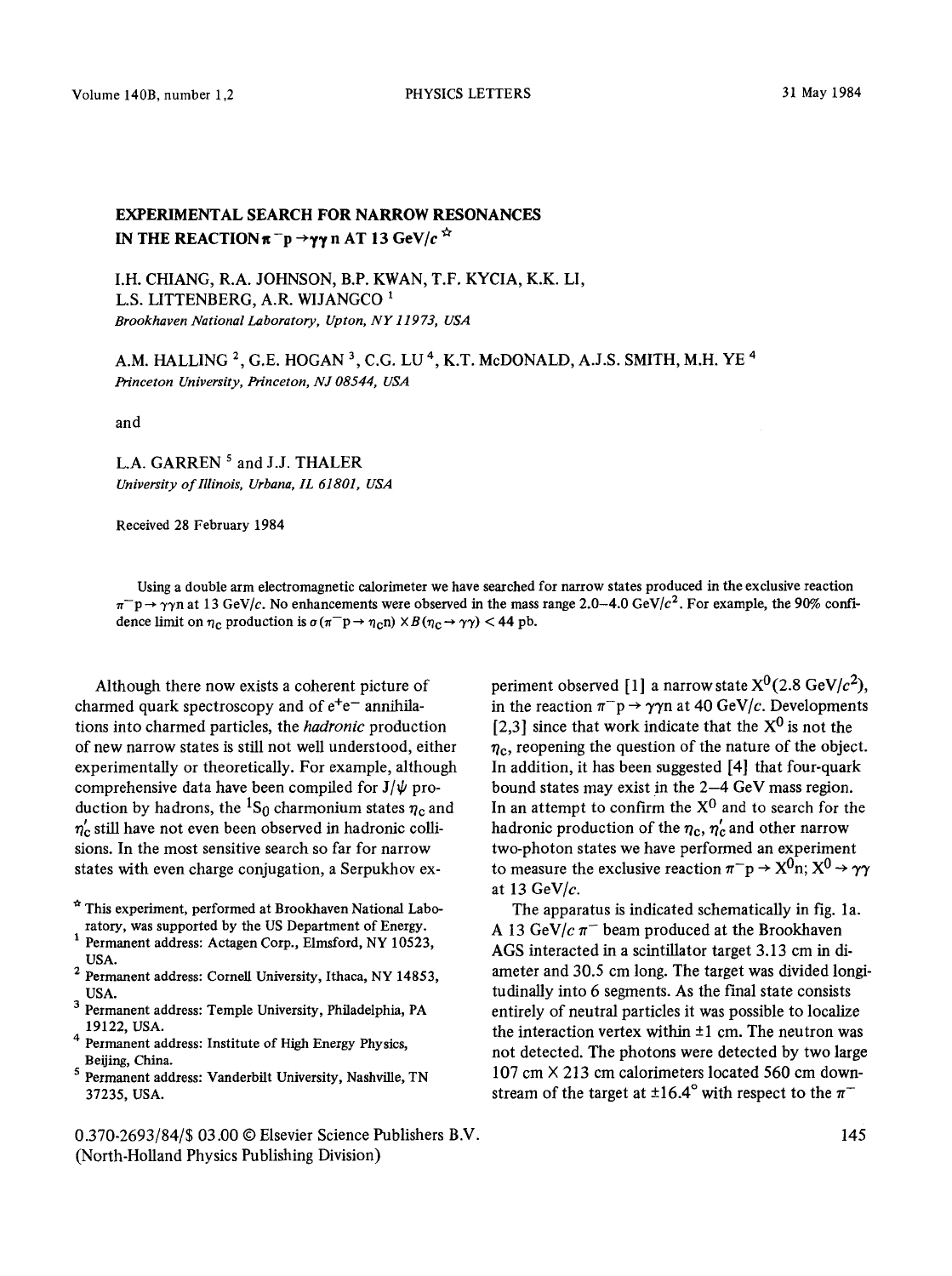

Fig. 1. (a) Plan view of detector. (b) Expanded view of photon calorimeter. (c) Energy distribution of  $\pi^0 \pi^0$  in detected  $\pi^- p \rightarrow \pi^0 \pi^0 n$  events.

beam line. One of these calorimeters is shown in fig. 1 b. First came a converter section consisting of 3 layers of lead, each 1.3 radiation lengths (r.l.) thick. The first 2 layers were each followed by a plane of 15 cm wide scintillator strips. The third layer of lead was followed by two planes of 2.5 cm wide "finger" scintillation counters, which located shower vertices to  $±6$  mm vertically and horizontally, and augmented the calorimetry measurement. Following the converter section were two walls of lead-glass blocks. The front  $15 \times 2$  array consisted of blocks 15 cm wide  $\times$  45 cm high  $\times$  3 r.l. deep; the rear 16  $\times$  7 matrix was composed of blocks 15 cm  $\times$  15 cm  $\times$  9 r.l. deep.

Surrounding the target on 4 sides were scintillation veto counters A, which were used with vetoes A0 and A2 downstream to identify an all-neutral final state. Photons not within the calorimeter aperture were vetoed by sets of lead-scintillator shower counters S (just outside the A counters) and V (distributed downstream). An interaction triggered the readout system if the following requirements were satisfied: (I) a neutral final state,  $(2)$  no hits in S or V,  $(3)$  at least 1 GeV energy in each calorimeter arm, and (4) more than 9 GeV in both calorimeter arms combined. For each trigger, pulse-height and time-of-flight information were recorded for each of the 648 detector elements. During normal running the beam intensity was  $10^7 \pi^$ per 1 second burst, so timing information was essential to reject signals from out-of-time interactions. An absolute calibration of the detectors was obtained in place by diverting 6 GeV electrons into each element of the calorimeters. Relative calibration was accomplished on the long term by measuring the pulse height from small radioactively-doped scintillators glued to each counter, and on the short term from light fanned out from a spark gap by fiber optics. The fractional energy resolution achieved for electrons was  $\sigma_E/E =$  $0.14/\sqrt{E}$  (*E* in GeV).

The acceptance of the detector at 13 GeV/ $c$  lies in the mass range 1.8-4.0 GeV/ $c^2$ , in which there are no prominent resonances to use for calibration. Therefore, we also took data at  $\pi^-$  momenta of 8.5 and 5.0 GeV/c to measure the reactions  $\pi^- p \rightarrow (\eta, \eta', \omega) + n$ . As a further test the beam and target were aligned with the center of one spectrometer arm to measure  $\pi^- p \rightarrow (\pi^0, \eta)$ n. The results of  $\pi^0$ ,  $\eta$ ,  $\eta'$ , and  $\omega$  production were in adequate agreement with previous data, giving us confidence in our calculations of acceptance and mass resolution. Information from these runs was used along with the electron beam data described above to determine the calibration constants for the different layers of the calorimeter.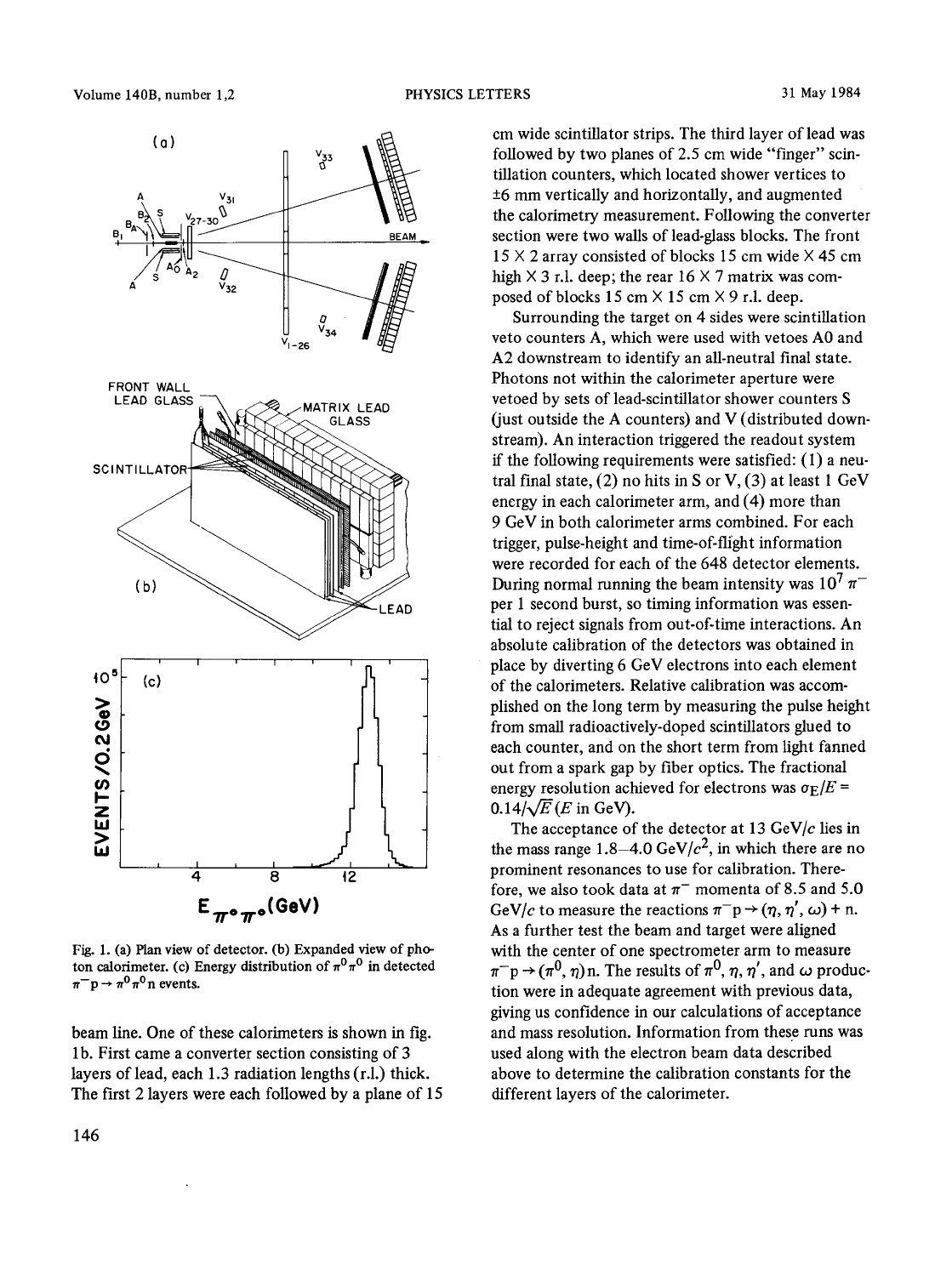During the experiment approximately  $5 \times 10^6$ events satisfying the normal trigger requirements were recorded. The vast majority were  $\pi^- p \rightarrow \pi^0 \pi^0 n$  events in which all 4  $\gamma$ 's hit the active area of the detector, or in which one soft  $\gamma$  struck a veto counter but deposited less than the threshold energy of 60 MeV. The events were processed by a pattern recognition program which combined contiguous pulse height depositions into clusters and then classified the clusters as one- or two-photon showers. We found that a photon had a  $\sim$ 95% probability of making an identifiable shower in the finger counters, and that the shower energy was confined to 2 or 3 counters. Since the minimum separation between the two  $\gamma$ 's from a maximum energy  $\pi^0$  was ~6 finger counters, 90% of the  $\pi^0$ 's in which both  $\gamma$ 's struck the calorimeters were immediately recognized. If onlt one  $\gamma$  shower appeared in the finger counters, the other  $\gamma$  converting in the leadglass, the  $\pi^0$  was recognized with 98% efficiency either by the failure of the shower in the finger counter  $(\sigma_{x,y} \sim 6 \text{ mm})$  to line up with the shower in the leadglass  $(\sigma_{x,y} \sim 12 \text{ mm})$  or by the recognition of two showers in the lead-glass matrix. Therefore only 0.2% of  $\pi^{0}$ 's in which both  $\gamma$ 's struck the detector were mistaken for single  $\gamma$ 's. As discussed below, a more serious source of apparent single  $\gamma$ 's was from very asymmetric  $\pi^0$  decays in which the low-energy  $\gamma$  escaped detection by falling below the 60 MeV veto threshold.

Fig. 1c shows the measured energy spectrum for  $\pi^-$ p  $\rightarrow \pi^0 \pi^0$ n events. The clean peak near 13 GeV is evidence of the effectiveness of trigger and eventselection procedures. Kinematic fitting, using the (missing) mass of the neutron as a constraint, reduced the estimated error in the  $\gamma\gamma$ ,  $\pi^0\gamma$ , and  $\pi^0\pi^0$  effective masses  $*1$  to ~48 MeV/ $c<sup>2</sup>$  at 2.8 GeV/ $c<sup>2</sup>$ . Fig. 2a shows, as a function of mass, the numbers  $N(M)$  of  $\pi\pi$ ,  $\pi\gamma$ , and  $\gamma\gamma$  events detected, uncorrected for acceptance. No significant narrow enhancements are evident. Monte Carlo studies show that the  $\pi^0\gamma$  and  $\gamma\gamma$  samples are, in fact, consistent with the background from  $\pi^0\pi^0$ events in which one  $\gamma$  or two  $\gamma$ 's, respectively, escaped detection. This "feed-down" hypothesis predicts that the  $\gamma\gamma$  background  $N_{\gamma\gamma}(M)$  is related to  $N_{\pi\gamma}(M)$  and  $N_{\pi\pi}(M)$  as follows:



Fig. 2. Mass distributions of  $\pi^0 \pi^0$ ,  $\pi^0 \gamma$  and  $\gamma \gamma$  events. The curves were obtained as described in the text. (a) Event distributions, uncorrected for acceptance. (b) Total cross sections as a function of mass, extrapolating to the entire regions of t and  $\cos \theta$  from the measured regions using the assumptions described in the text.

$$
N_{\gamma\gamma}(M) = N_{\pi\pi}(M) \times \{N_{\pi\gamma}(M) / [2N_{\pi\pi}(M)]\}^{2}.
$$
 (1)

The curves in fig. 2a for the  $\pi\pi$  and  $\pi\gamma$  spectra are 6th order polynomial fits to the logarithms of  $N_{\pi\pi}(M)$  and  $N_{\pi\gamma}(M)$ . Substituting these expressions into eq. (1) gives the *predicted* curve for  $N_{\gamma\gamma}(M)$  also shown in fig. 2a. The agreement both in shape and absolute normalization with the observed  $\gamma\gamma$  spectrum is striking. The  $\chi^2$  is 59 for 60 degrees of freedom, indicating that all  $\gamma\gamma$  events can be accounted for by feed-down from the dominant  $\pi^0 \pi^0$  process.

The spectra have been corrected for acceptance to give the absolute cross sections shown in fig. 2b. Corrections were also made for shower recognition efficiency, beam attenuation in the target, and losses

<sup>&</sup>lt;sup> $\pm 1$ </sup> The resolution in effective mass varied from 30 MeV/ $c<sup>2</sup>$  at 1.8 GeV/ $c^2$  to 68 MeV/ $c^2$  at 3.8 GeV/ $c^2$ .